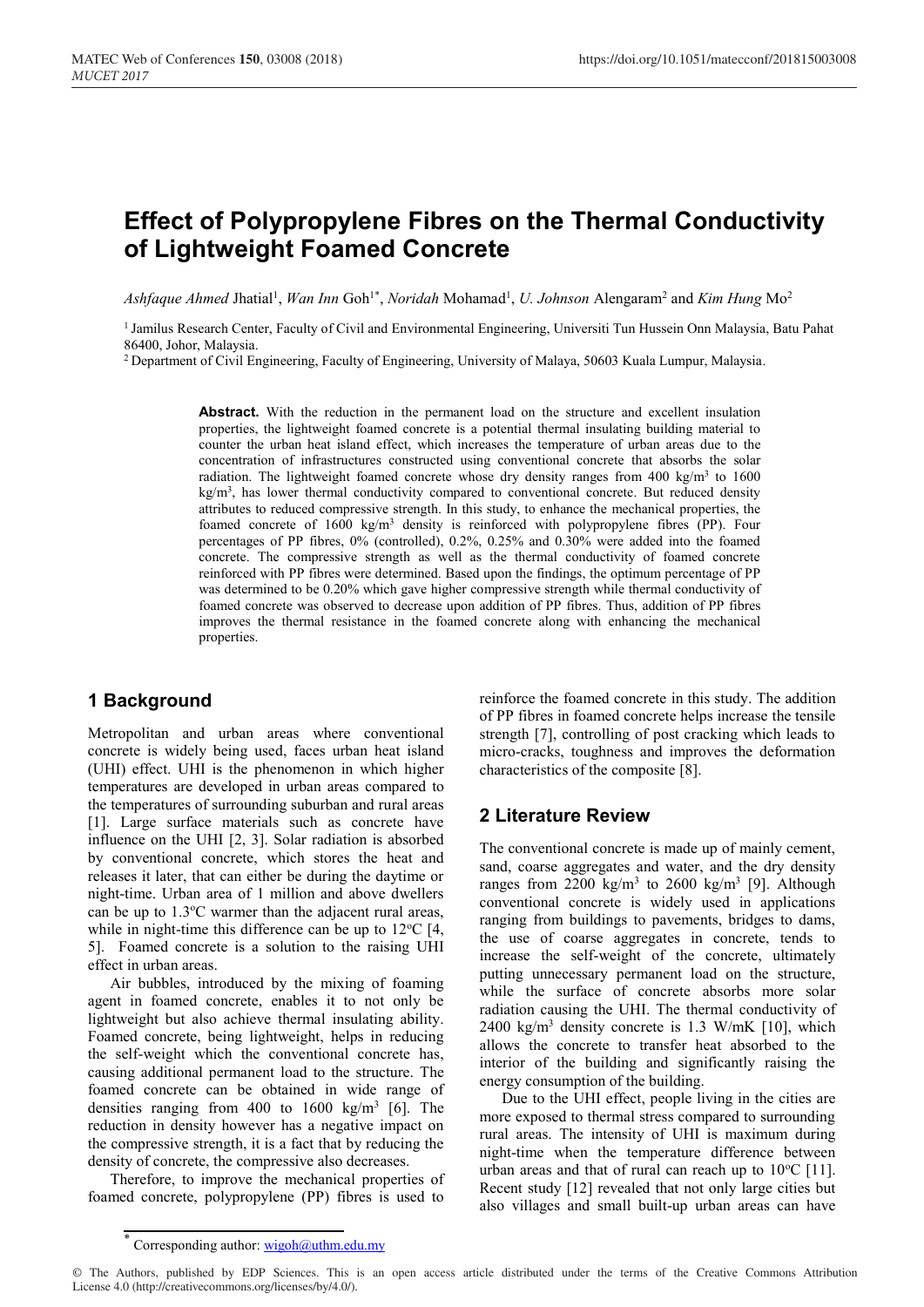higher temperatures than their surrounding areas, though UHI is more common in where concentration of infrastructure is. The concentration of construction and human activities in urban areas are causes to UHI along with global warming. Increase in UHI effect has significant health risk for urban dwellers [13], due to thermal stress an increase in mortality rate has been seen [14]. Therefore, thermal insulating buildings are being focused due to their resistance to heat flow which reduces the energy consumption of the building, ultimately reducing the UHI effect.

Foamed concrete has been known to construction industry for its excellent thermal properties and reduced self-weight apart from being fire-resistant and selflevelling concrete. The use of coarse aggregates is eliminated in the foamed concrete making it lightweight concrete and the reduced density helps in reducing the self-weight. Air bubbles are introduced in the form of foaming agent, which make it a porous structure and have air voids in its matrix, while producing microporous which reduce the interfacial bonding and strong plasticizing effect on the foamed concrete [15, 16]. The thermal conductivity value for foamed concrete is lower than conventional concrete, ranging from 0.1 W/mK for 300 kg/m<sup>3</sup> density to 0.7 W/mK for 1600 kg/m<sup>3</sup> density [17, 18]. The lower conductivity of heat through the foamed concrete is due to the air voids in the matrix which slows down the flow of heat by restraining the air from passing. Thermal resistance is created by the trapped air which gives the foamed concrete its excellent thermal insulating properties [17]. Although, reduction in density of foamed concrete can lower the thermal conductivity but it also reduces the compressive strength. Micro-cracks develop in concrete with curing and rapidly propagate upon applied stress resulting in low tensile strength [8]. Reduction in density also increases the micro-cracks in the foamed concrete. It has been found that  $500 \text{ kg/m}^3$  density foamed concrete develops more micro-cracks than  $1000 \text{ kg/m}^3$  [19, 20]. The mechanical behaviour is affected by the development of micro-cracks in foamed concrete.

To over-come cracks, the concrete is reinforced with steel bars. Though these reinforcements help in reduction in cracks but also increase the self-weight. Over the years different fibres have been used to reinforce the concrete, in replacement of steel bars. These reinforcing fibres range from synthetically organic and inorganic fibres to natural organic and inorganic fibres.

#### **2.1 Characteristics of Polypropylene Fibres**

Polypropylene fibres, which are thermoplastic polymers, are synthetically organic fibres which are produced when a gaseous by-product of petroleum refining, known as propylene, is polymerized. The propylene monomers are converted into long chains of polymers during polymerization. PP fibres are chemically inert, hydrophobic and stable in alkaline environment of concrete [21].

PP fibres have interestingly been used in concrete since 1960's with addition in concrete for construction of blast resistant buildings for the US Corps of Engineers [8]. Both conventional concrete and foamed concrete has seen the addition of PP fibres. A study [22] was carried out on conventional normal concrete in which PP fibres were added at 0.15%, 0.30% and 0.45% dosages and steel fibres at 1% and 2%, based on the results it was observed that 0.15% PP fibres achieved highest compressive strength while 0.30% achieved maximum flexural strength compared to controlled sample but when steel fibres along with PP fibres were added the compressive and flexural both increased. PP fibres content of 0%, 0.05%, 0.10% and 0.15% were also added as additives in foamed concrete of  $1600 \text{ kg/m}^3$  and 1800 kg/m3 , it resulted in 0.15% achieving higher tensile strength and interfacial adhesion between the foamed concrete and PP fibres was observed [7]. 0% to 0.5% with an increment of 0.1%, PP fibres by volume have been used in lightweight concrete, which showed that 0.2% gained the highest compressive strength while lightweight foamed concrete achieved the most the tensile strength when 0.5% of PP fibres were added [23]. By adding PP fibres, it can prevent the formation of microcracks or reduce its scale owing to the crack arresting, thinning and crack bridging effect of the fibres [24].

# **3 Experimental Method**

## **3.1 Materials**

Ordinary Portland cement (OPC), sand which was passed through 5 mm, water, foaming agent and PP fibres were used. The foaming agent was used to create foam in a ratio of 1:20 (1 part of foaming agent and 20 parts of water). The water-cement ratio was taken as 0.55 while the sand-cement ratio was 2:1. In this study the density of foamed concrete was maintained 1600  $kg/m<sup>3</sup>$ . Four different percentages of PP fibres are utilized in this study, 0% (controlled sample with no PP content), 0.20%, 0.25% and 0.30% of PP fibres.

## **3.2 Procedure**

The work procedure began with prepared materials for every single set. OPC, sand and percentage of PP fibres were mixed together in concrete mixer. Water was added into the mixer, along with pre-foam generated by using foamed generator and mixed together with cement mortar in concrete mixer. The addition of foam was done according to BS EN 12350-6:2009 [25] which continued gradually until target density of  $1600 \text{ kg/m}^3$  was achieved. Foamed concrete was formed and was poured into the mould and kept for 24 hours.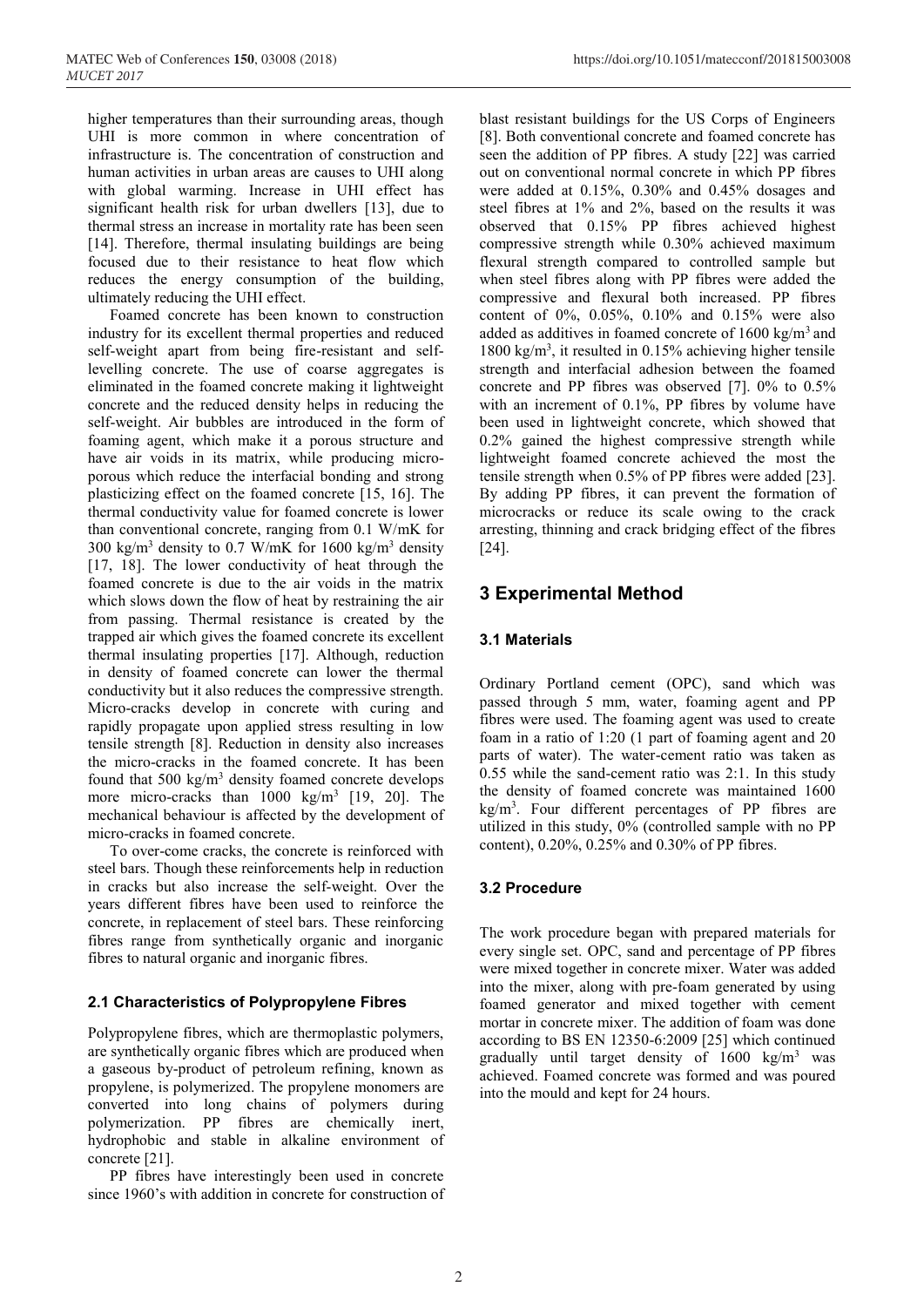#### **3.3 Experimental Test**

Compressive strength test conducted complied with BS EN 12390-3:2009 [26]. The sample size for the test was 100 mm x 100 mm x 100 mm. Before conducting the test, the sample was under air curing for 28 days. 12 samples have been prepared for the test. During the test, an axial load was applied to the cube samples and increased continuously without shock at a nominal rate within the range from  $0.2 \text{ N/(mm}^2\text{s})$  to  $0.4 \text{ N/(mm}^2\text{s})$ until the cube samples could not sustain further load. The average compressive strength of each set of samples was then recorded.

According to BS EN 12664:2001 [27], the panel samples were tested for thermal conductivity using the thermal conductivity apparatus shown in fig. 1. The panel samples for the test were of 300 mm x 300 mm x 50 mm size. Before conducting the test, the samples underwent air curing for 28 days. 8 samples had been prepared for the thermal conductivity test. Each sample had four holes drilled into its surface with depths of 10, 15, 20, and 30 mm, as shown in fig. 2, to insert the thermocouples. The samples were then placed between hot and cold plates. The temperature for cold plate has been set at  $18\textsuperscript{0}$ C and the hot plate has been kept at 40  $\textsuperscript{0}$ C to simulate the exterior temperature and interior temperature. The hot and cold plates have been covering with one layer of barrier cushion while all sides of the sample were insulated with cork sheet [28]. The temperature of the hot and cold plate was recorded every 30 minutes for 24 hours.



**Fig. 1.** Thermal Conductivity Apparatus



**Fig. 2.** Hole drilling on the surface of panels

## **4 Results**

#### **4.1 Compressive Strength**

The results of the compressive strength test on the cubes are shown in table 1 represented graphically in fig. 3.

**Table 1.** Result of Compressive Strength

| <b>Target</b><br><b>Density</b><br>$Kg/m^3$ | % of PP Fibres | Compressive<br><b>Strength (MPa)</b> |
|---------------------------------------------|----------------|--------------------------------------|
| 1600                                        | $0\%$          | 7.459                                |
|                                             | 0.20%          | 10.783                               |
|                                             | 0.25%          | 9.918                                |
|                                             | $0.30\%$       | 7.775                                |



**Fig. 3.** Compressive Strength vs. % of PP Fibres

From the results, it can be noted that with the addition of 0.20% of PP fibres in the foamed concrete, the compressive strength increases 44.6% compared to the controlled sample. However, with the further addition of PP fibres started to lose the compressive strength but even at 0.30% PP fibres the compressive strength was 4.23% higher than controlled sample. Foamed concrete reinforced with PP fibres achieved higher compressive strength compared to the controlled sample. This gain in strength is due to PP fibres fill up the voids which are created by air. Hence, bonding mechanism between PP fibres and the foamed concrete is achieved. However, it can also be noted that the increase in PP fibres content beyond the determined optimum dosage also reduced the compressive strength. This may be due to PP fibres being hydrophobic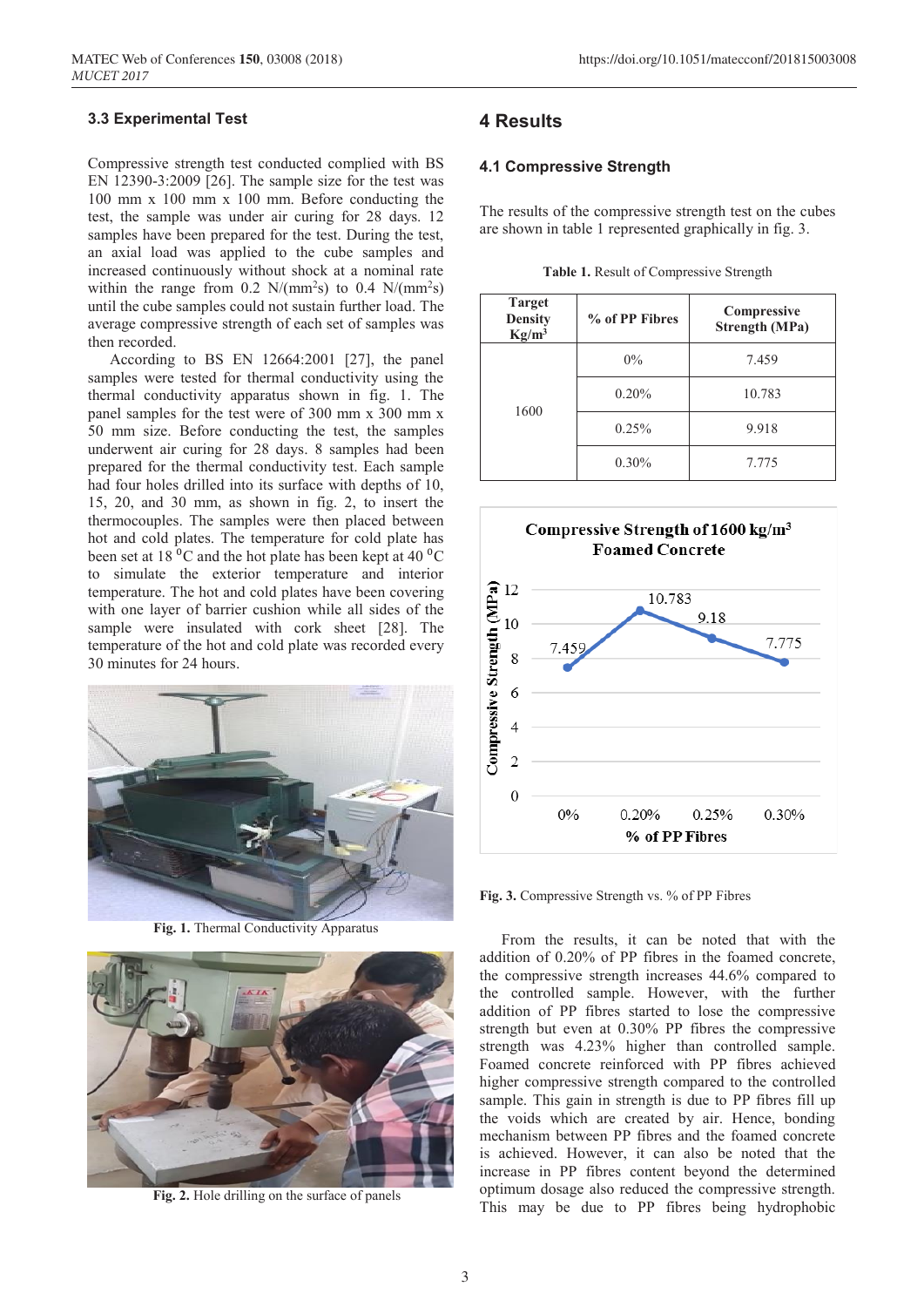material, can retain water and as a result voids are created. Moreover, the amount of fibre will obstruct the void which will cause weak bonding between the matrixes. Hence, the compressive strength will decrease.

#### **4.2 Thermal Conductivity**

The thermal conductivity was conducted on the panels and Table 2 and fig. 4 shows the results of thermal conductivity of foamed concrete with different percentage of PP fibres.

| <b>Target</b><br><b>Density</b><br>$Kg/m^3$ | % of PP Fibres | <b>Thermal</b><br>Conductivity<br>(W/mK) |
|---------------------------------------------|----------------|------------------------------------------|
| 1600                                        | $0\%$          | 0.68                                     |
|                                             | 0.20%          | 0.67                                     |
|                                             | 0.25%          | 0.71                                     |
|                                             | $0.30\%$       | 0.66                                     |

**Table 2.** Result of Thermal Conductivity



**Fig. 4.** Effect of PP Fibres Content on Thermal Conductivity

The addition of PP fibres in foamed concrete also had an impact on the thermal conductivity. The controlled foamed concrete sample achieved 0.68 W/mK while when the foamed concrete was reinforced with PP fibres, it was observed that the conductivity value dropped slightly. Foamed concrete reinforced with 0.30% PP fibres exhibited 2.94% reduction in the heat flow. This is due to the characteristics of PP fibres, being, hydrophobic; hence it retains water in foamed concrete. So, when the water dried out, air pores (voids) are be formed. The more air voids in the formed concrete, the

lower the thermal conductivity. So, when more PP fibres is added into foamed concrete, it will result higher percentage of porosity. Hence, the thermal conductivity will decrease when more PP fibres are added. However, the sample with 0.25% PP fibres showed higher thermal conductivity, this may be due to non-uniform distribution of PP fibres in the concrete.

# **5 Conclusion**

Based on the study, it can be concluded that:

- 1. The optimum percentage of polypropylene fibres needed to be added in 1600 kg/m3 density foamed concrete to achieve the highest compressive was 0.20%.
- 2. The compressive strength of foamed concrete which contained polypropylene fibres achieved higher strength compared to controlled sample due to PP fibres filling in the air voids and reinforcing the concrete.
- 3. The thermal conductivity of foamed concrete decreased with the addition of polypropylene fibres, this is due to polypropylene fibres being hydrophobic in nature, retains water. When the water is dried out the air occupies the voids created. The more air voids the slower the transfer of heat thus lower thermal conductivity was obtained.
- 4. Thus, foamed concrete with the addition of polypropylene fibres can act as thermal resistance building material as with the addition of polypropylene fibres the thermal conductivity reduces as compared to the controlled sample. The addition also improves the mechanical properties of foamed concrete

The authors would like to thank the Universiti Tun Hussein Onn Malaysia (STG-528) and Research Management Centre (RMC) UTHM for the financial support for this project.

## **References**

- 1. M. Santamouris, Using cool pavements as a mitigation strategy to fight urban heat island—A review of the actual developments. Renewable and Sustainable Energy Reviews*,* **26**, pp. 224-240 (2013).
- 2. Y. Wang, U. Berardi and H. Akbari, Comparing the effects of Urban Heat Island Mitigation Strategies for Toronto, Canada. Energy and Buildings, (2015).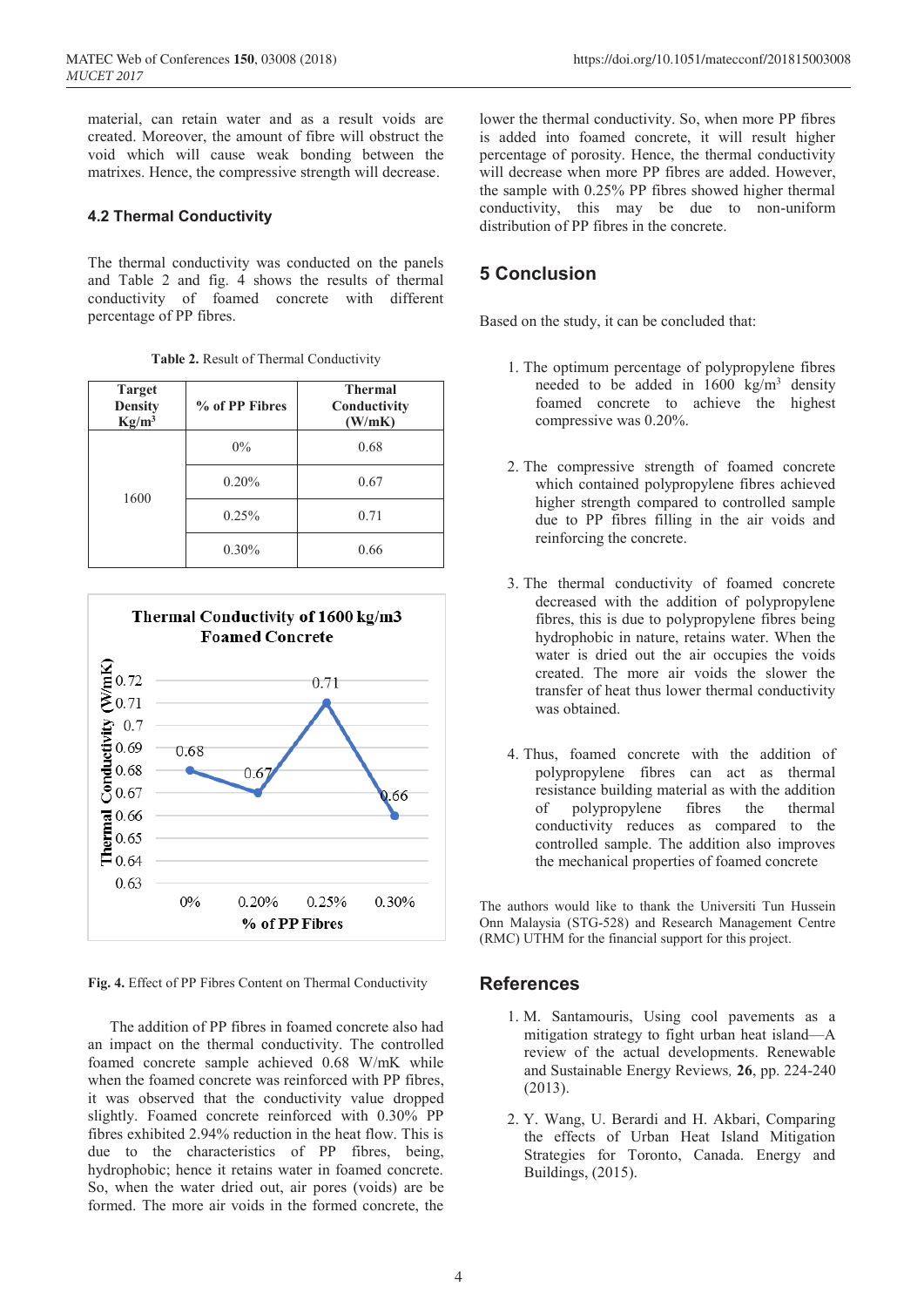- 3. M. A. Hart and D. J. Sailor, Quantifying the influence of land-use and surface characteristics on spatial variability in the urban heat island. Theoretical and Applied Climatology*,* **95**: pp. 397–406, (2009).
- 4. M. Ozyavuz, B. C. Bilgili and G. Elkıran, Temperature distribution and environmental impact of Tekirdag Ataturk Forest Nature Park, Int. J. Global Warming **8(1)** pp. 102-113, (2015).
- 5. Environmental Protection Agency (2017) Heat Island Impacts. Retrieved on June 20, 2017, from https://www.epa.gov/heat-islands
- 6. K. Ramamurthy, E. K. K. Nambiar and G. Indu Siva Ranjani, A classification of studies on properties of foam concrete, Cement and Concrete Composites **31(6)** pp. 388-396, (2009).
- 7. A. R. Hazlin, Iman Afif, N. Mohamad, W. I. Goh, L. M. Sia, A. A. A. Samad and Noorwirdawati Ali, Microstructure and Tensile Strength of Foamed Concrete with Added Polypropylene Fibres. MATEC Web of Conferences **103**, 01013 ISCEE 2016 (2017)
- 8. L. Madhavi, Swamy Raju and Deepak Mathur, Polypropylene Fibre Reinforced Concrete-A Review, International Journal of Emerging Technology and Advanced Engineering **4(4)**, pages 114-118 (2014).
- 9. A. M. Neville, *Properties of Concrete*, 4th ed., England: Longman (2000).
- 10. A. W. Hago, K. S. Al-Jabri, A. S. Al-Nuaimi and A. H. Al-Saidy, Concrete blocks for thermal insulation in hot climate. Cement and Concrete Research 35, Pg. 1472-1479, (2005).
- 11. D. Lauwaet, H. Hooyberghs, B. Maiheu, W. Lefebvre, G. Driesen, S. Van Looy and K. De Ridder, Detailed Urban Heat Island projections for cities worldwide: dynamical downscaling CMIP5 global climate models. Climate, **3**, pp. 391-415, (2015).
- 12. J. Lindén, C. S. B. Grimmond and J. Esper, Urban warming in villages, Adv. Sci. Res., **12**, pp. 157-162, (2015).
- 13. A. Lehoczky, J. A. Sobrino, D. Skoković and E. Aguilar, The Urban Heat Island Effect in the City of Valencia: A Case Study for Hot Summer Days. Urban Science, **1(1),** (2017).
- 14. P. T. Nastos and A. Matzarakis, The effect of air temperature and human thermal indices on mortality in Athens, Greece. Theor. Appl. Climatol, **108**, 591–599, (2012).
- 15. W. I. Goh, N. Mohamad, R. Abdullah and A. A. A. Samad, Compression test and finite element analysis of foamed concrete cube. Journal of

Engineering and Technology **5(1)**: pp. 1-9, (2014).

- 16. N. Mohamad and M. H. Mahdi, Testing of Precast Lightweight Foamed Concrete Sandwich Panel With Single and Double Symmetrical Shear Truss Connectors Under Eccentric Loading. Advanced Materials Research **335-336**: pp. 1107-1116, (2011)
- 17. N. M. Zahari, I. A. Rahman and A. M. A. Zaidi, Foamed Concrete: Potential Application in Thermal Insulation Heat in Heat out Air- voids Foam Concrete, *Proceedings of MUCEET 2009,* pp. 47–52, (2009).
- 18. M. R. Jones and A. McCarthy, Behaviour and assessment of foamed concrete for construction application. In Use of Foamed Concrete in Construction. Dhir, R.K., Newlands, M.D., McCarthy, A., Eds.; Thomas Telford: London, UK, 61– 88, (2005).
- 19. S. Wei, C. Yiqiang, Z. Yunsheng and M. R. Jones, Characterization and simulation of microstructure and thermal properties of foamed concrete, Construction and Building Materials, **47(10)** : pp. 1278–1291, (2013).
- 20. D. Aldridge, Introduction to foamed concrete: what, why, how? Use of Foamed Concrete in Construction, 1-14, (2005).
- 21. G. Martínez-barrera, F. Ureña-nuñez, O. Gencel, and W. Brostow, Mechanical properties of polypropylene-fiber reinforced concrete after gamma irradiation, Composites Part A: Applied Science and Manufacturing, **42(5)**, 567–572, (2011).
- 22. A. K. Singh, A. Jain and D. Singh, Evaluation of Mechanical Properties for Polypropylene and Steel Fibre Reinforced Concrete. International Journal of Engineering Research & Technology (IJERT), **2(4)**, pp. 1507 – 1517, (2013).
- 23. A. J. Hamad, Lightweight Concrete Reinforced with Polypropylene Fibres. International Journal of Advances in Applied Sciences (IJAAS) **4(2)**, pp. 45 – 49, (2015).
- 24. A. O. Mydin and S. Soleimanzadeh, Effect of polypropylene fiber content on flexural strength of lightweight foamed concrete at ambient and elevated temperatures, Advances in Applied Science Research **3(5)**, pp. 2837-2846. (2012).
- 25. BS EN 12350-6:2009, *Testing fresh concrete. Density*, British Standard Institution.
- 26. BS EN 12390-3:2009, *Testing hardened concrete. Compressive strength of test specimens*, British Standard Institution.